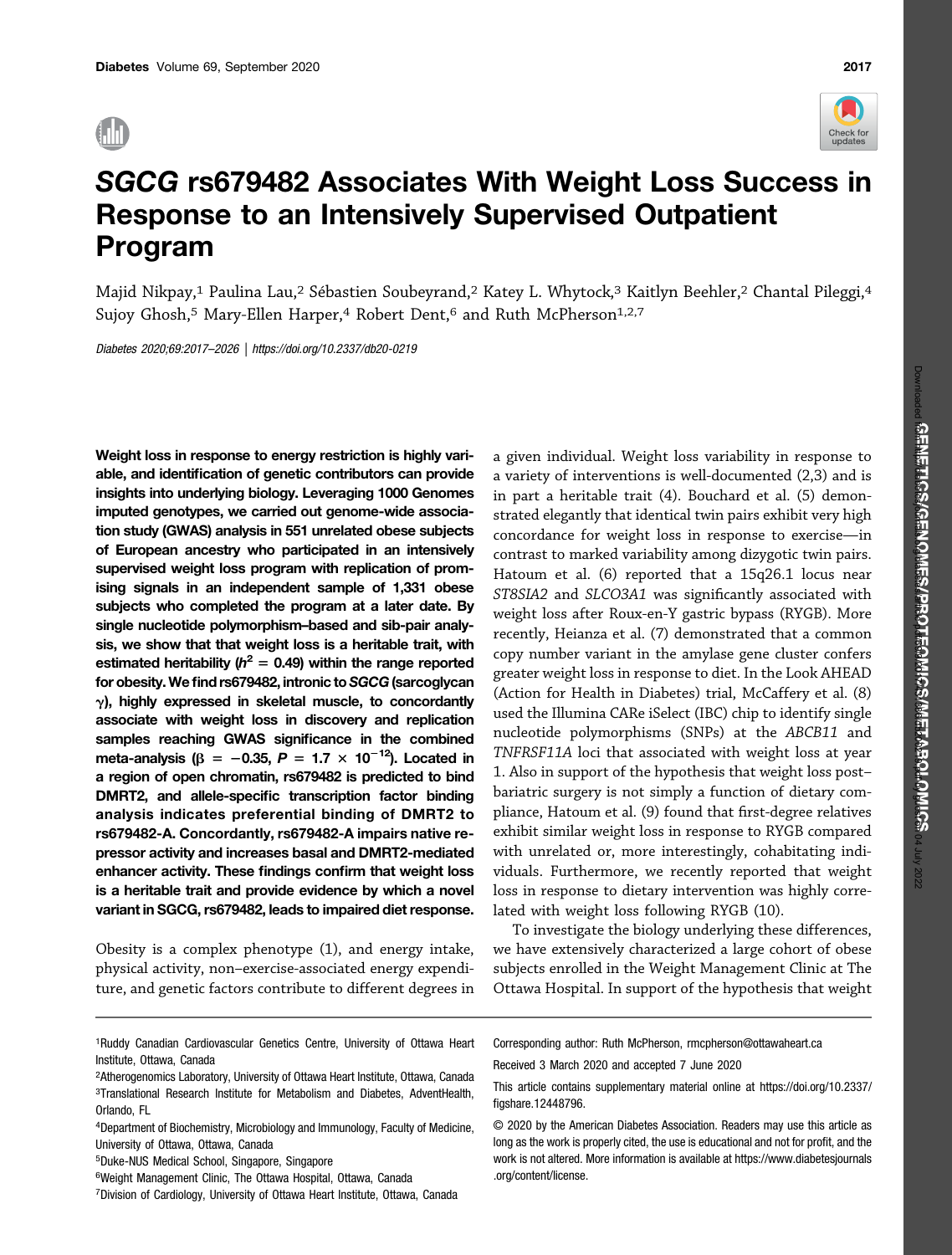loss success has important molecular determinants, after screening for compliance and clinical conditions affecting weight loss, we reported that in comparison with dietresistant subjects, diet-sensitive subjects exhibit increased proton leak in skeletal muscle (11), increased proportion of type I oxidative muscle fibers (12), and upregulation of OXPHOS genes in skeletal muscle (6) and in blood samples collected prior to the initiation of energy restriction (13).

Here, we have carried out a genome-wide association study (GWAS) for weight loss success in response to a controlled dietary intervention with replication in a separate sample. We also used these data to estimate the heritability of weight loss and to identify its risk factors through polygenic risk score (PRS) analysis. We provide further support for the hypothesis that this unique obesity phenotype is a heritable trait and identify a common polymorphism that disrupts a functional enhancer intronic to SGCG that associates with weight loss in response to energy restriction.

## RESEARCH DESIGN AND METHODS

#### Study Subjects

Unrelated obese European white subjects (BMI 30–100 kg/m<sup>2</sup>) (14) participated in an intensively supervised program at The Ottawa Hospital between 1998 and 2014. The intervention consisted of Optifast 900 meal replacement for 12 weeks followed by intensive diet and lifestyle counseling and weekly follow-up for 26 weeks. Patients were excluded from the study on the basis of medical conditions possibly affecting rate of weight loss, including thyroid indices (thyrotropin, free T3) out of normal range, diabetes treated with insulin or oral agents, cigarette smoking, congestive heart failure, obstructive sleep apnea, active malignancy, immobility, previous bariatric surgery, or treatment with weight-altering medications. Further analysis was limited to individuals who had adhered to  $\geq$ 75% of the 26 weekly visits, had completed the laboratory testing protocol, and were deemed highly compliant by the treating physicians (14). Weight loss success was calculated as percent weight loss (PWL) on the basis of three repeat measures prior to and at the end of the 26-week program. Weight loss varied by twofold or more after correction for age, sex, and initial body weight. The study was approved by the Research Ethics Board of the University of Ottawa Heart Institute, and all participants provided written informed consent.

#### Genome-Wide Association Analysis

### Discovery Sample

The discovery sample consisted of 551 unrelated subjects who participated in the weight loss program between 1998 and 2005, with available postimputed autosomal genotype data for 5,731,425 genome-wide SNPs.

Genotyping of the discovery cohort was carried out at the Ruddy Canadian Cardiovascular Genetics Centre using the Affymetrix Genome-Wide Human SNP 6.0 array (906,600 SNPs). SNPs with missingness  $>1\%$ , Hardy-Weinberg equilibrium (HWE) P value  $<$  0.0001, or minor allele frequence  $(MAF)$  <0.01 and samples with >1% genotype missingness

or discrepancies between the reported sex and sex determined from the X chromosome were excluded. The two main sources of genomic bias in GWAS studies are cryptic relatedness and population stratification. Identity-by-state (IBS) pruning was performed by excluding one of each pair of individuals with an estimated genome-wide IBS  $>$  0.05 and retained a subset of 551 unrelated individuals. The reason for excluding related individuals is avoidance of the possibility that the phenotypic resemblance between close relatives could be due to nongenetic effects (e.g., shared environment) and causal variants not tagged by SNPs but captured by pedigree. We carried out a genotype quality control procedure using the PLINK program (version 1.9) (15).

Genotypes were prephased using the SHAPEIT program (v1.ESHG) (16) followed by genotype imputation using IMPUTE2 (v2.2.2) (17) and based on the 1000 Genomes reference panel (phase 1, release 3). Following genotype imputation, we excluded SNPs with MAF  $\leq$ 1%, missing values in  $>1\%$  of individuals, HWE P value <0.0001, and imputation INFO score  $\leq$ 0.9 prior to our GWAS. To correct for population structure, we conducted principal component analysis of ancestry, mapped subjects with samples from 1000 Genomes, and excluded those of non-European ancestry. We then used the first 10 computed principal components to further control for subtle population structure. GWAS analysis was carried out using SNPTEST (v2.5.2) (18). Prior to the GWAS analysis, we adjusted the weight loss phenotype for age, sex, and population stratification using linear regression model implemented in R (version 3.6.0).

## Exploratory Sample

We tested the association of significant signals in another sample of 710 unrelated subjects of European ancestry who underwent the same weight loss program between 2005 and 2012, which was previously used to study the genetics of circulating miRNAs (19). In summary, subjects in this sample were genotyped using Illumina HumanCoreExome-12 v1.1, with 264,909 tag SNP markers and 244,593 exome-focused markers. We excluded SNPs with missingness  $>1\%$ , HWE P value <0.0001, MAF <0.01, or discrepancies between the reported sex and sex determined from the X chromosome. Genotypes were then prephased using the SHAPEIT program (v1.ESHG) (16) and followed by genotype imputation using IMPUTE2 (v2.2.2) (17) and based on the 1000 Genomes reference panel (phase 1, release 3). Following genotype imputation, we excluded SNPs with MAF  $\leq$ 1%, missing values in  $>1\%$  of individuals, HWE P value <0.0001, and imputation INFO  $\leq$ 0.9 and finished with postimputed genotype data for 4,831,554 genome-wide SNPs.

# Replication Sample

The replication sample consisted of the exploratory sample and an additional 621 subjects who completed exactly the same 26-week dietary intervention protocol between 2000 and 2014. Unlike the discovery and exploratory samples, rs679482 was genotyped directly (without imputation) in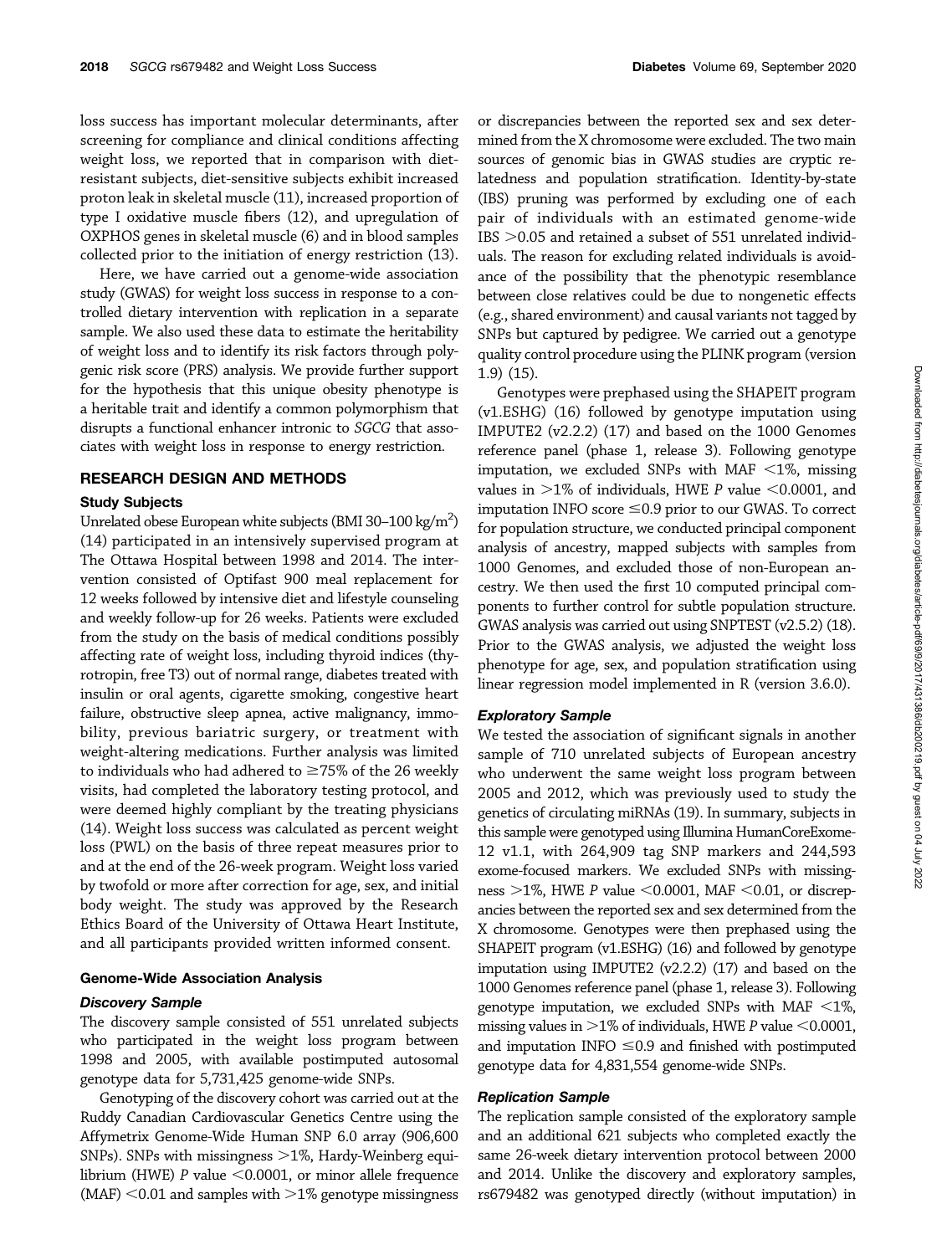We then tested the association between the computed PRS for a trait ( $PRS<sub>trait</sub>$ ) and coronary artery disease by fitting the following linear model for our study participants:

Weight loss 
$$
\sim
$$
 sex + age + PCs + PRS<sub>trait</sub> (2)

where PCs is first two principal components from our principal component analysis.

#### Meta-analysis

The  $\beta$ -coefficient estimates ( $\beta_i$ ) from the discovery and the replication samples were pooled, and the weighted mean of  $\beta$ -coefficients  $\overline{(\beta)}$  was calculated based on the fixed-effect model (24) as follows:

$$
\overline{\beta} = \frac{\sum_{i=1}^{n} w_i \times \beta_i}{\sum_{i=1}^{n} w_i}
$$
 (3)

where  $w_i$  is the inverse variance of the *i*th study and *n* is the number of studies.

SE of combined effect was calculated as follows:

$$
SE\left(\overline{\beta}\right) = \sqrt{\frac{1}{\sum_{i=1}^{n} w_i}}
$$
 (4)

The two-tailed P value was calculated as follows:

$$
P = 2 \times \left[ 1 - \Phi\left( \left| \frac{\overline{\beta}}{SE\left( \overline{\beta} \right)} \right| \right) \right]
$$
 (5)

where  $\Phi$  is the standard normal cumulative distribution function.

Cochran Q statistic, which measures the heterogeneity between studies, was calculated as follows:

$$
Q = \sum_{i=1}^{n} w_i \times (\beta_i - \overline{\beta})^2
$$
 (6)

Q has  $\chi^2$  distribution with  $n-1$  degrees of freedom.

as percentage of the total variability in a set of effect sizes due  $I<sup>2</sup>$  index is another heterogeneity metric, which is expressed to true heterogeneity. We calculated  $I^2$  as follows:

$$
I^2 = \frac{(Q - df)}{Q} \times 100\tag{7}
$$

where df is degrees of freedom. The phenotypic variance attributed to a SNP was determined as follows:

the replication sample using a TaqMan SNP assay kit (Thermo Fisher Scientific). This assay was performed on a Roche LightCycler 480 on a 384-well plate. The genotype score and call of the samples were determined using the end point analysis tool within the LightCycler 480 software v1.52 (Roche Diagnostics). Samples that scored  $< 0.95$  were repeated and rejected if the subsequent score was  $<$ 0.95. Overall, 92% of samples passed quality control and were used for analysis.

# Heritability Analysis

We used the genomic-relatedness-matrix restricted maximum likelihood (GREML) algorithm implemented in GCTA (Genome-wide Complex Trait Analysis) software (20) to estimate the narrow-sense heritability  $(h_g^2)$  of weight loss<br>explained by all genome-wide SNPs. Previously we used this explained by all genome-wide SNPs. Previously we used this approach to estimate the heritability and coheritability of coronary artery disease and BMI (21,22). The GREML algorithm underperforms with small sample size; as such, we did this analysis in the combined sample made of discovery and the exploratory samples. For this purpose, we merged the postimputed genotype data from the two samples. We then excluded SNPs with MAF  $<$ 1%, missing values in  $>1\%$  of individuals, or HWE P value  $<$  0.0001 and generated a genomic relatedness matrix (GRM) from the genotype data in GCTA (v1.92.2) (12). We further excluded one of each pair of individuals with an estimated genetic relatedness  $>$  0.05. This provided a subset of 1,080 unrelated individuals with available 26-week weight loss and genotype data at 4,681,082 SNPs (12).

Separately, we determined interindividual rate of weight loss in 20 sex-matched sib-pairs having completed the program with 112 age- and sex-matched unrelated individuals.

# PRS Analysis

Previously we carried out a phenome-wide search for traits that are causally associated with the risk of cardiovascular disease (23). Here, we tested whether these traits are also associated with weight loss success. For this purpose, we calculated individual weighted PRS for each trait as follows:

$$
S = \frac{\sum_{i=1}^{i=M} x_i \beta_i}{M} \tag{1}
$$

where M is the total number of independent SNPs that are nominally associated ( $P < 0.01$ ) with a trait and also are genotyped in the combined sample,  $x_i$  is the count of effect alleles for the ith SNP in an individual from our sample with  $x_i \in ("0_1, 2")$  and  $\beta_i$ , and  $\beta_i$  is the effect size of ith SNP,<br>which we obtained from GWAS summary statistics. S is the which we obtained from GWAS summary statistics. S is the polygenic score for an individual, and PRS is a vector of S values for all individuals in our sample ( $N = 1,080$ ).

To obtain a list of independent SNPs that are associated with a trait, we used the clumping algorithm implemented in PLINK 1.9. In summary, this algorithm forms clumps around nominally associated SNPs ( $P < 0.01$ ). Each clump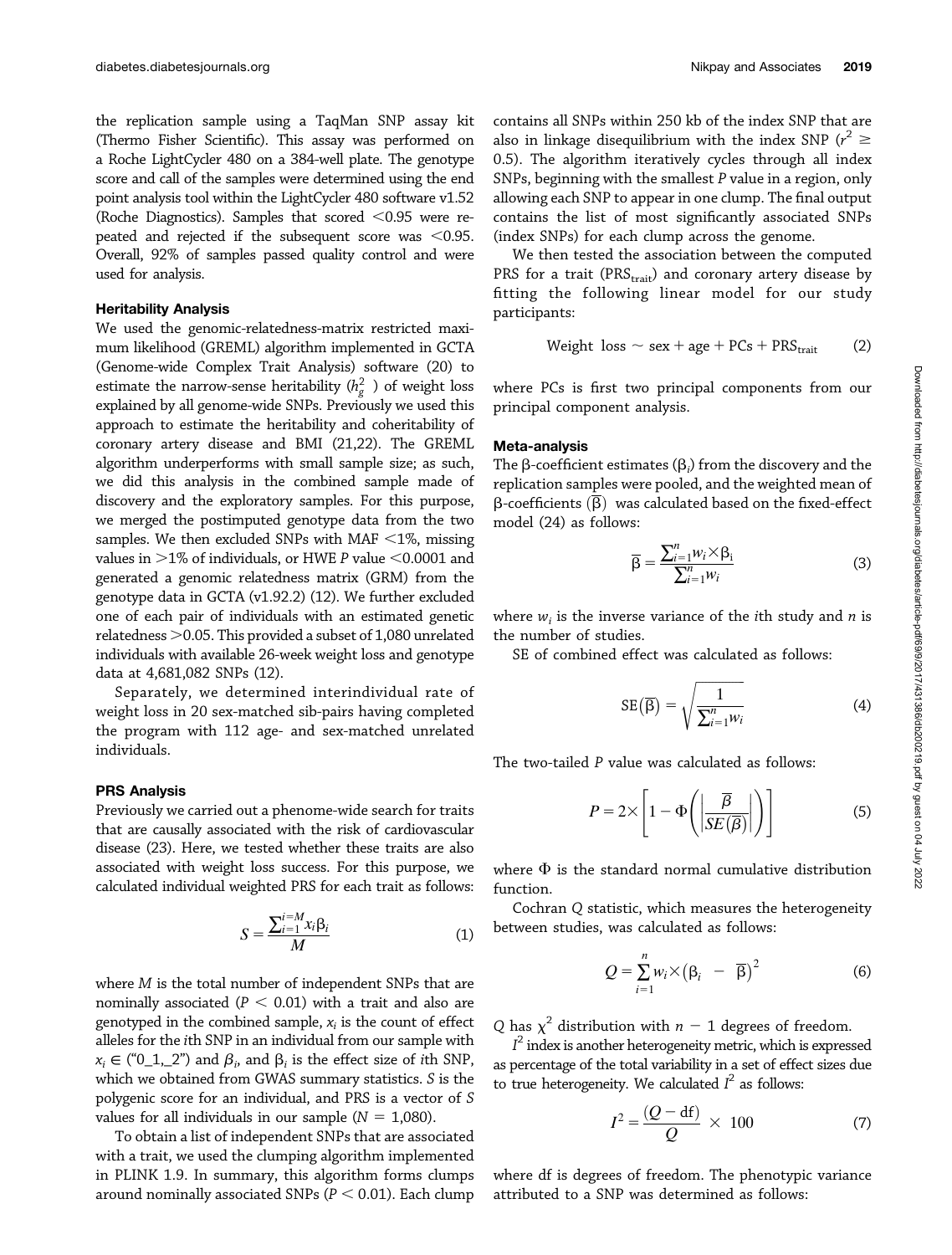$$
V_p = 2p(1-p)\beta^2\tag{8}
$$

Where  $p$  is the frequency of effect allele and  $\beta$  is its regression coefficient derived from the association model (25). We calculated the statistical power of our discovery sample to detect SNPs with varying effect size  $(V_p)$  using a linear regression model. Power analysis was done in R (version 3.4.3) under the assumption of an additive mode of inheritance,  $N = 551$ , and different levels of  $\alpha$  (type I error).

#### Transcriptional Reporter Assays

Specifically in skeletal muscle, the region encompassing rs679482 is DNase protected and predicted to bind DMRT2 ([Supplementary Fig. 1\)](https://doi.org/10.2337/figshare.12448796).

A 504–base pair (bp) sequence (hg19 DNA range  $=$ chr13:23765249–23765748), encompassing rs679482, was amplified using primers (F-SGCGenhancerBam, 5' - GTAGGATCC CAAGACATAAATCATCTT -3', and R-SGCGenhancerBam, 5'-ACAGGATCCTATGATGATCAACTCTG -3) and cloned into pGL3 promoter (pGL3p) vector. Two constructs were generated with respect to the genotype of rs679482. Each of C2C12 cell line and human primary skeletal muscles cells were cotransfected with the enhancer construct, HSV-thymidine kinase promoter, using Lipofectamine 3000 (Thermo Fisher Scientific). Luciferase assays were performed with cell lysates using the Dual-Luciferase Reporter Assay System (Promega) 24 h posttransfection. Firefly luciferase readings were normalized to Renilla luciferase readings and compared with empty vector.

## DMRT2 Overexpression

The Pax3/Dmrt2/Myf5 regulatory cascade has a known role in myogenesis (26), and rs679482 is predicted to alter DMRT2 binding affinity. DMRT2 expression is low in skeletal muscle satellite cells compared with differentiated myotubes. The human DMRT2 sequence along with hemagglutin (HA) tagged at the COOH-terminal was synthesized by Bio Basic gene synthesis service. The gene fragment was subcloned into mammalian expression vector pLVX. This vector, along with psPAX2 and pMD2.g, was used to generate DMRT2-expressing lentivirus. Luciferase assays were repeated following overexpression of DMRT2 in human skeletal muscle satellite cells and C2C12 cells to determine effects of rs679482 on DMRT2-induced transcriptional activity.

#### Chromatin Immunoprecipitation

Two lots of each of rs679482 homogyzote (CC) and heterogyzote (CA) human skeletal muscle satellite cells were used in these experiments. DMRT2 was transduced in human skeletal muscle satellite cells for 48 h, after which the cells were cross-linked in 1% paraformaldehyde at room temperature for 10 min. Cross-linking was quenched by adjustment to 125 mmol/L glycine, and the cells were collected by scraping in PBS followed by centrifugation at 1,000g for 10 min at 4°C. Cells were then lysed in chromatin immunoprecipitation (ChIP) buffer (50 mmol/L Tris-HCl, pH 8.0; 150 mmol/L NaCl; 1 mmol/L EDTA, pH 8; 1% Triton X-100; 0.1% sodium deoxycholate; 0.1% SDS; and complete protease inhibitors) (Roche Diagnostics). Genomic DNA was sheared to an average fragment size of 200–300 bp by sonicating the cell lysates in a Bioruptor (Diagenode). Prewashed anti-HA magnetic beads (Pierce) were used to capture DMRT2-bound DNA, which was eluted in ChIP elution buffer (1% SDS, 100 mmol/L  $NaHCO<sub>3</sub>$ ). Protein-DNA cross-links were reversed by incubating at 65°C for 5 h in the presence of 0.2 mol/L NaCl. DNA was further purified using a PCR cleanup kit (FroggaBio). Quantification of the DNA fragments harboring rs679482 was determined by quantitative PCR using primers surrounding rs679482; fold enrichment is calculated relative to the input. The percentage of each allele in the recovered DNA was assessed using a standard curve that was generated by measuring the ratio of each TaqMan probe signal as a function of allele proportion.

#### Data and Resource Availability

The data sets generated during and/or analyzed during the current study are available from the corresponding author upon reasonable request.

# RESULTS

#### Heritability of Weight Loss

We used the GREML algorithm implemented in GCTA software to estimate the sum contribution of all SNPs ( $N =$ 4,681,082 SNPs) to variance in weight loss. We found genome-wide SNPs (MAF  $>$  0.01) explain 49% of phenotypic variance in weight loss response to dietary restriction program (Table 1).

Analysis of 20 sex-matched sib-pairs having completed the program with 112 age- and sex-matched unrelated individuals also demonstrated that siblings exhibit much greater similarity of weight loss in response to the behavioral intervention compared with unrelated individuals  $(P = 0.007)$  ([Supplementary Fig. 2](https://doi.org/10.2337/figshare.12448796)). Taken together, these findings indicate weight loss in response to energy restriction is a heritable trait with heritability within the range reported in a recent meta-analysis for heritability estimates of obesity (40%–75%) (27).

## Clinical Determinants of Weight Loss

The discovery and replication samples were similar with regard to baseline characteristics including sex distribution, age, weight, and height of participants ( $P < 0.05$ , two-sample  $t$  test) (Table 2). The joint effect of baseline characteristics on the rate of weight loss was calculated by fitting a linear regression model as follows:

> 26-week PWL  $\sim$  sex + age + initial weight  $+$  height, respectively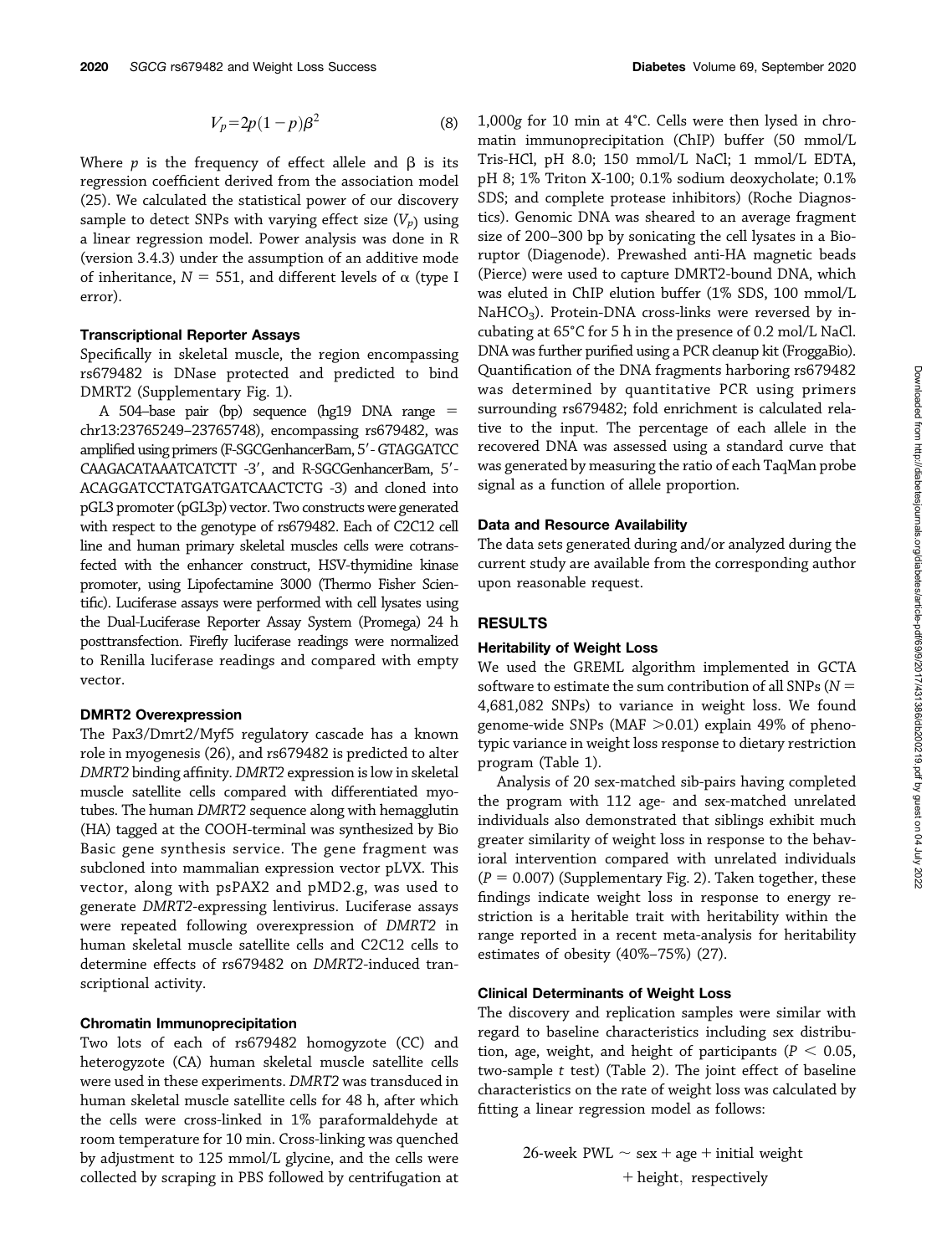Table 1—Heritability of weight loss explained by common genome-wide SNPs

| Parameter      | Description            | Variance              | <b>SE</b> |
|----------------|------------------------|-----------------------|-----------|
| $V_q$          | Genetic variance       | 0.48                  | 0.25      |
| $V_{\rm e}$    | Environmental variance | 0.50                  | 0.25      |
| $V_p$          | Phenotypic variance    | 0.99                  | 0.04      |
| h <sup>2</sup> | Heritability (95% CI)  | $0.49(0 - 0.98)$      | 0.25      |
| P              | $P$ value              | $2.23 \times 10^{-2}$ |           |
| N              | Sample size            | 108                   |           |
|                |                        |                       |           |

Male participants exhibited greater 26-week PWL after age, initial weight, and height differences were taken into account  $(\beta = 0.02, P = 8 \times 10^{-7})$ . PWL decreased with age  $(8 = -3E_A)$   $P = 0.02$  (Supplementary Table 1), As such  $(\beta = -3E-4, P = 0.02)$  [\(Supplementary Table 1](https://doi.org/10.2337/figshare.12448796)). As such, we adjusted the weight loss phenotype for age and sex using linear regression and used the derived residuals to carry out the GWAS analysis.

## GWAS

IBS pruning (proportion of genetic resemblance)  $>0.05$ retained a subset of 551 unrelated individuals in the discovery cohort [\(Supplementary Fig. 3\)](https://doi.org/10.2337/figshare.12448796). As shown in [Supplementary Fig. 4](https://doi.org/10.2337/figshare.12448796)A, study subjects clustered within the European sample and the first 10 principal components were used to control for subtle population structure ([Supplementary Fig. 4](https://doi.org/10.2337/figshare.12448796)A–C). The power of our study to detect SNPs with different effect sizes  $(V_p)$  is shown in [Supplementary Fig. 5,](https://doi.org/10.2337/figshare.12448796) indicating adequate power (power  $\geq$ 80%) to detect SNPs with  $V_p$  (attributed phenotypic variance) as small as 1% at  $\alpha$  = 0.05 and as small as  $8\%$  at genome-wide significance level ( $\alpha = 5e^{-8}$ ). The guantile-quantile plot of our GMAS analysis is provided in quantile-quantile plot of our GWAS analysis is provided in [Supplementary Fig. 4](https://doi.org/10.2337/figshare.12448796)D. Genomic inflation  $(\lambda) = 1.01$ , indicating that the GWAS was not affected by population structure, cryptic relatedness, or unknown errors in genotyping and imputation steps.

No SNP reached a genome-wide significance threshold  $(P = 5 \times 10^{-8})$  in the discovery sample [\(Supplementary](https://doi.org/10.2337/figshare.12448796)

[Fig. 6](https://doi.org/10.2337/figshare.12448796)). This was expected, given our small sample size  $(n = 551)$  and lack of statistical power ([Supplementary](https://doi.org/10.2337/figshare.12448796) [Fig. 5](https://doi.org/10.2337/figshare.12448796)) to detect SNPs with small effect sizes at  $\alpha = 5 \times$ 10<sup>-8</sup>. Therefore, we selected independent SNPs ( $r^2$  < 0.2) with  $R < 5 \times 10^{-5}$  from our discovery sample ( $N =$ 0.2) with  $P < 5 \times 10^{-5}$  from our discovery sample (N = 14 SNPs) [\(Supplementary Table 2\)](https://doi.org/10.2337/figshare.12448796) and tested their association in our exploratory sample. Only SNP rs679482 (intronic to SGCG) showed a concordant significant association in the exploratory sample [\(Supple](https://doi.org/10.2337/figshare.12448796)[mentary Table 2](https://doi.org/10.2337/figshare.12448796)). The regional association plot appears in [Supplementary Fig. 7](https://doi.org/10.2337/figshare.12448796). rs679482 was imputed in both our discovery (imputation INFO  $= 0.95$ ) and exploratory (imputation INFO  $= 0.90$ ) sample. As such, we genotyped all subjects ( $N = 710$ ) from our exploratory sample and an additional 621 subjects using a TaqMan assay (total sam $ple = 1,331$ ). We found rs679482 to be highly associated with weight loss in the replication sample of 1,331 subjects  $(P = 1.2 \times 10^{-8})$  (Table 3) where rs679482 was directly genotyped.

The minor allele (A) was concordantly associated with less weight loss in both discovery and replication samples and surpassed the GWAS significance threshold in the combined meta-analysis ( $P = 1.7 \times 10^{-12}$ ) (Table 3 and Fig. 1) with no evidence of between-study heterogeneity  $(I^2 = 0$ , Cochran Q test P value = 0.7). Of note, rs679482 explained 3% of weight loss variance  $(V_p,$  or phenotypic variance) in the discovery sample, 2.3% of variance in the replication sample, and 2.6% of phenotypic variance in combined meta-analysis. As presented in [Supplementary](https://doi.org/10.2337/figshare.12448796) [Table 3](https://doi.org/10.2337/figshare.12448796), rs679482 was in Hardy-Weinberg equilibrium in the three cohorts.

To investigate whether the effect of rs679482 on weight loss differs in males versus females, we fitted a linear regression model: weight loss  $\sim$  sex + age + rs679482 + rs679482:sex, where rs679482:sex is rs679482-sex interaction.

We did not find a significant rs679482-sex interaction  $(P > 0.3)$  with regard to weight loss in either the discovery  $(P = 0.5)$  or replication  $(P = 0.3)$  sample [\(Supplementary](https://doi.org/10.2337/figshare.12448796) [Table 4](https://doi.org/10.2337/figshare.12448796)).

| Table 2-Baseline characteristics of study subjects |                   |                  |                  |  |  |
|----------------------------------------------------|-------------------|------------------|------------------|--|--|
| Discovery sample                                   | Female: $N = 402$ | Male: $N = 149$  | All: $N = 551$   |  |  |
| 26-week PWL                                        | $19.45 \pm 0.26$  | $21.61 \pm 0.52$ | $20.04 \pm 0.24$ |  |  |
| Height (in)                                        | 64.4 $\pm$ 0.12   | $70.0 \pm 0.23$  | $65.9 \pm 0.15$  |  |  |
| Initial weight (lb)                                | $254.1 \pm 2.4$   | $320.0 \pm 5.5$  | $271.9 \pm 2.6$  |  |  |
| Age (years)                                        | $45.6 \pm 0.54$   | $46.2 \pm 0.80$  | $45.8 \pm 0.45$  |  |  |
| Initial BMI ( $kg/m^2$ )                           | 43.1 $\pm$ 7.7    | $45.9 \pm 9.2$   | $43.8 \pm 8.2$   |  |  |
| Waist circumference (cm)                           | $116.9 \pm 15.3$  | $139.4 \pm 17.1$ | $123.1 \pm 18.7$ |  |  |
| Replication sample                                 | Female: $N = 963$ | Male: $N = 368$  | All: $N = 1,331$ |  |  |
| 26-week PWL                                        | $18.04 \pm 0.18$  | $20.51 \pm 0.35$ | $18.72 \pm 0.17$ |  |  |
| Height (in)                                        | 64.4 $\pm$ 0.08   | $70.0 \pm 0.14$  | $65.9 \pm 0.10$  |  |  |
| Initial weight (lb)                                | $256.1 \pm 1.5$   | $310.9 \pm 3.0$  | $271.3 \pm 1.5$  |  |  |
| Age (years)                                        | $46.5 \pm 0.35$   | 48.1 $\pm$ 0.57  | $46.9 \pm 0.30$  |  |  |
| Initial BMI ( $kg/m2$ )                            | $43.6 \pm 7.8$    | $44.8 \pm 8.2$   | $44 \pm 7.9$     |  |  |
| Waist circumference (cm)                           | $117.8 \pm 14.2$  | $138.3 \pm 16.5$ | $123.5 \pm 17.4$ |  |  |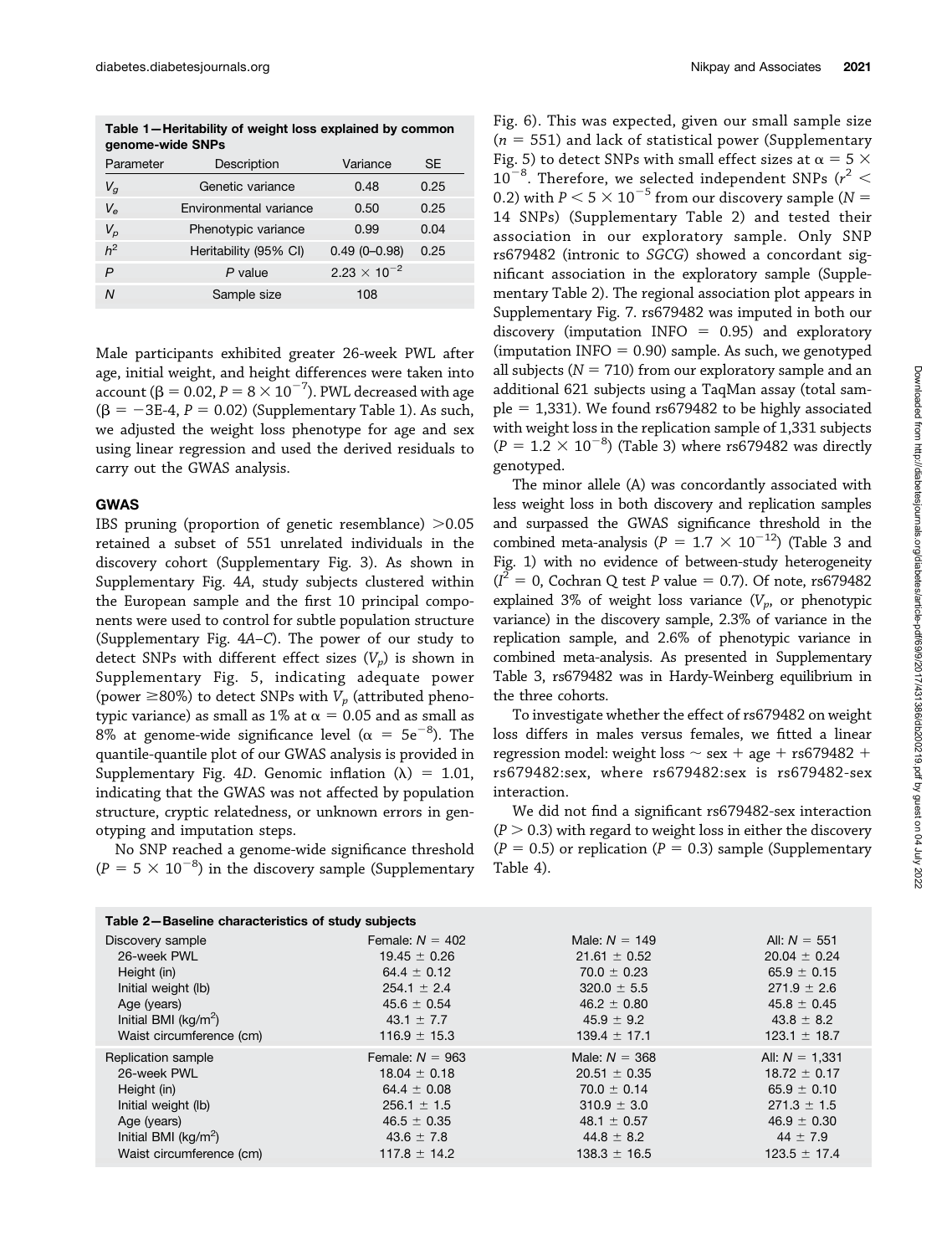| Table 3-Association of rs679482 with 26-week PWL in discovery, replication, and combined meta-analysis |       |    |    |      |                               |      |            |           |
|--------------------------------------------------------------------------------------------------------|-------|----|----|------|-------------------------------|------|------------|-----------|
| Study                                                                                                  |       | A1 | A2 | Frea | $\beta$ (95% CI) $\pm$        | SE   |            | $V_{p}$ § |
| <b>Discovery</b>                                                                                       | 521   |    |    | 0.12 | $-0.38$ ( $-0.56$ , $-0.20$ ) | 0.09 | $3.7E-0.5$ | 3.0       |
| Replication                                                                                            | 1.331 |    |    | 0.11 | $-0.34$ ( $-0.46$ , $-0.22$ ) | 0.06 | 1.2F-08    | 2.3       |
| Meta-analysis                                                                                          | .852  | А  | С  | 0.12 | $-0.35$ ( $-0.45, -0.25$ )    | 0.05 | 1.7E-12    | 2.6       |

Freq, frequency of A1 allele. ‡95% CI around regression coefficient, β. §Percentage of phenotypic variance explained by rs679482.

## PRS Analysis

In an earlier study, we performed a phenome-wide search for traits that are causally associated with the risk of cardiovascular disease (23). Here, we tested whether these traits are also associated with the weight loss success. After correcting our results for multiple testing, we found that the association between markers of body adiposity and weight loss remains significant (Table 4 and [Supplemen](https://doi.org/10.2337/figshare.12448796)[tary Table 5\)](https://doi.org/10.2337/figshare.12448796). These findings indicate that subjects genetically predisposed to greater adiposity tend to lose less weight during the controlled dietary intervention program.

# rs679482 Shows Allelic Differences in Enhancer/ Repressor Activity and DMRT2 Protein Binding

The GWAS-identified lead SNP, rs679482 is not closely linked ( $r^2$   $<$  0.4) to other variants, and HaploRegv4 data indicate that this region is DNase protected and rs479682 alters DMRT2, HNF1, and Pou3f2 motifs in muscle. We next examined each of the rs679482 alleles in the sequence in both orientations with respect to a minimal promoter in C2C12 cells and human skeletal muscle satellite cells (Fig. <sup>2</sup>A). As shown In Fig. 2B, the sequence containing rs679482 demonstrated repressor activity relative to pGLP3 promoter (pGLP3p) but repressor activity was significantly attenuated for the construct containing the alternative allele (A) in both C2C12 cells ( $A_{fwd}$  vs.  $C_{fwd}$  $P = 4.9 \times 10^{-20}$ ) and HSM cells (A<sub>fwd</sub> vs. C<sub>fwd</sub> P = 0.04).

We then overexpressed DMRT2 in each of the cell types and repeated luciferase assays. In the presence of DMRT2 as shown in Fig. 2C, the sequence containing this SNP demonstrated an approximately twofold increase in enhancer activity relative to pGLP3p, with greater enhancer activity for the construct containing the alternative allele



Figure 1-Association of weight loss with rs679482. The box plots depict the distribution of % weight loss by genotype in discovery (A), replication (B), and combined (C) samples. Association between rs679482 and % weight loss has an additive mode of inheritance, where subjects with A allele tend to lose less weight compared with subjects with C allele. D: The forest plot depicts the effect size and direction of association (based on A allele) in discovery and replication and the combined meta-analysis. The diamonds and the black vertical lines represent  $\beta$  regression coefficients and 95% CIs. Of note, rs679482 explained 3% of weight loss variance ( $V_{D}$ ) in the discovery sample, 2.3% of variance in the replication sample, and 2.6% of phenotypic variance in combined meta-analysis.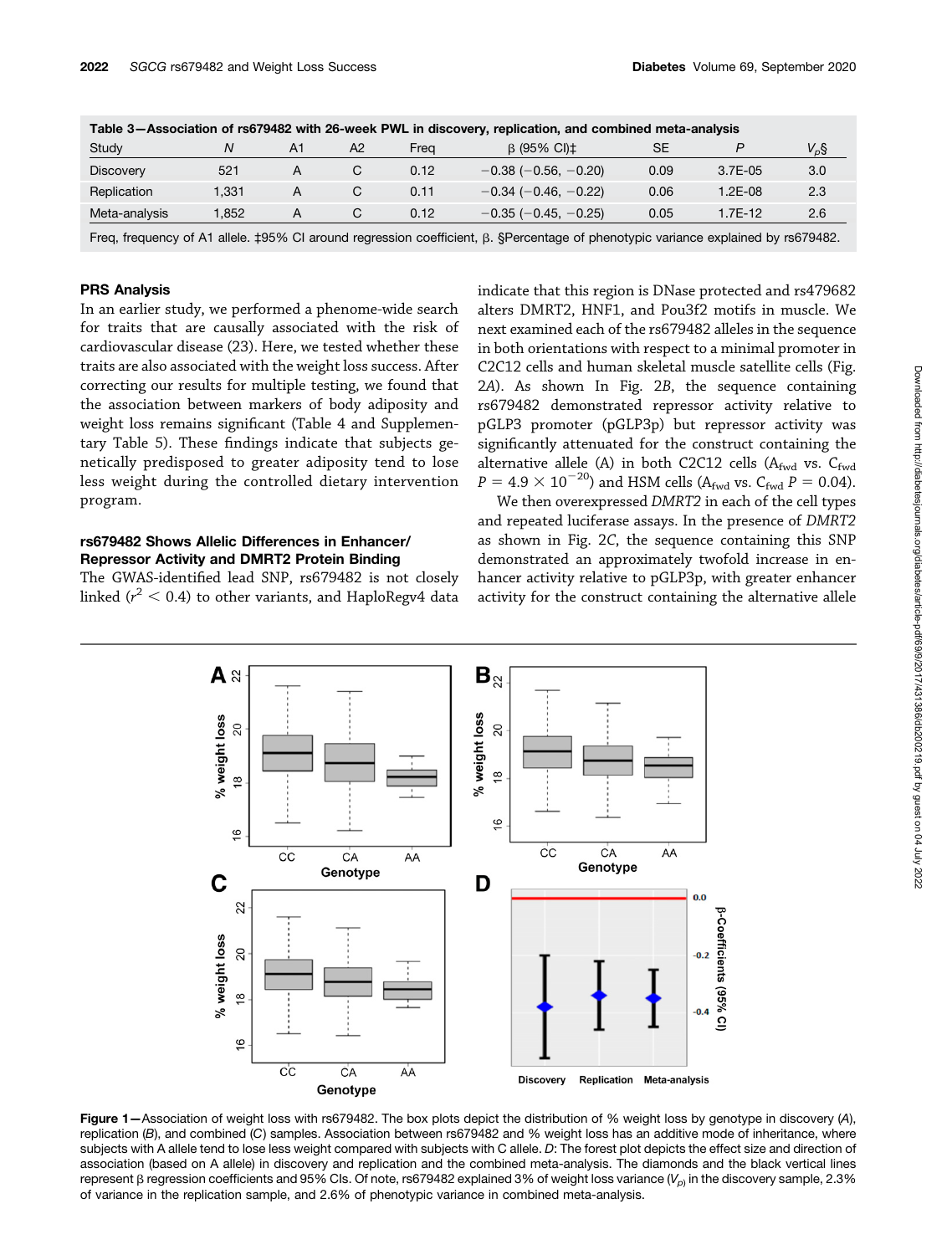|                      | <b>GWAS</b> data source | β            | <b>SE</b> | Ζ        | P        |
|----------------------|-------------------------|--------------|-----------|----------|----------|
| Leg fat mass         | UKBB                    | $-6.8E - 03$ | 1.7E-03   | $-3.923$ | 9.28E-05 |
| Whole-body fat mass  | UKBB                    | $-6.8E - 03$ | $1.7E-03$ | $-3.887$ | 0.000108 |
| Leg fat percentage   | <b>UKBB</b>             | $-6.6E - 03$ | $1.7E-03$ | $-3.803$ | 0.00015  |
| Trunk fat percentage | UKBB                    | $-6.4E-03$   | $1.7E-03$ | $-3.64$  | 0.000285 |
| Body fat percentage  | UKBB                    | $-6.3E - 03$ | 1.7E-03   | $-3.606$ | 0.000324 |
| Trunk fat mass       | UKBB                    | $-6.2E - 03$ | 1.7E-03   | $-3.536$ | 0.000423 |
| <b>BMI</b>           | UKBB                    | $-6.1E-03$   | 1.7E-03   | $-3.528$ | 0.000435 |
| Arm fat mass         | UKBB                    | $-6.1E-03$   | $1.7E-03$ | $-3.513$ | 0.000461 |
| Arm fat percentage   | UKBB                    | $-5.9E-03$   | 1.7E-03   | $-3.411$ | 0.000669 |
|                      |                         |              |           |          |          |

Table 4-PRS analysis: genetic risk for measures of adiposity associates with impaired weight loss success\*

UKBB, UK Biobank. \*The complete version of this table for all tested traits is available as [Supplementary Table 5.](https://doi.org/10.2337/figshare.12448796)

(A) in both C2C12 cells (A<sub>fwd</sub> vs. C<sub>fwd</sub>  $P = 7.7 \times 10^{-9}$ ) and HSM cells (A<sub>fv</sub> +  $V_f = 2.8 \times 10^{-4}$ ) HSM cells (A<sub>fwd</sub> vs.  $C_{\text{fwd}} P = 2.8 \times 10^{-4}$ ).<br>ChIP analysis demonstrates that the regio

ChIP analysis demonstrates that the region encompassing rs679482 is 2.68-fold enriched in human skeletal muscle satellite cells overexpressing DMRT2 ( $P = 0.04$ , paired two-tailed  $t$  test) (Fig. 3A). Allelic preference for rs679482-A is evident in the recovered ChIP DNA, with 58% of allele (A) and 42% of allele (C) recovered from heterozygote HSM cells ( $P = 0.03$ , two-tailed t test) (Fig. 3B).

The region encompassing rs679482 bears the chromatin mark H3K36me3 that is associated with transcription elongation and splicing (28). GTEx data demonstrate that rs679482 is a splicing quantitative trait locus in heart muscle, with an increased intron-to-excision ratio in carriers of the A allele that is associated with impaired weight loss success ( $n = 386$ ;  $P = 2.8 \times 10^{-12}$ ).

## **DISCUSSION**

Recent large GWAS have identified  $>500$  common variants associated with BMI, body fat distribution, and related anthropometric traits (29). However, limited data are available on the genetic architecture of variability in weight loss in response to diet, despite evidence that this is a heritable trait (5,9). In this study, we find that firstdegree relatives exhibit significantly greater concordance in weight loss success in response to diet compared with unrelated or cohabitating individuals ([Supplementary Fig.](https://doi.org/10.2337/figshare.12448796) [2\)](https://doi.org/10.2337/figshare.12448796). Furthermore, SNP-based analysis indicates weight loss is a heritable trait ( $h^2 = 0.49$ ) (Table 1), with a heritability within the range reported for obesity (40%–75%) (27). Given the small sample sizes available for both sib-pair and SNP-based analysis, future studies using larger data sets, as these become available, will be required.

To our knowledge, this is the first GWAS for weight loss variability in response to a 26-week controlled dietary regimen. Here, we identify in a GWAS sample consisting of 551 highly compliant individuals, with replication in an independent cohort of 1,331 individuals, the novel association of a common intronic SNP,  $rs679482C>A$  in SGCG (y-sarcoglycan), with weight loss in response to diet. Although no other locus reached genome-wide

significance, we found that PRS related to measures of body adiposity associate with impaired weight loss in response to energy restriction (Table 4). Consistently, de Toro-Martín et al. (30) reported that individuals with a higher BMI PRS exhibited decreased weight loss success after biliopancreatic diversion with duodenal switch. Bandstein et al. (31) found that patients in the lowest quartile of a BMI PRS were more successful at losing excess weight after RYGB. Svendstrup et al. (32) reported that a genetic risk score associated with greater waist-to-hip ratio was associated with impaired diet-induced weight loss in women. Of note, we did not find a significant association between FTO SNPs and weight loss. This is consistent with the findings of a recent systemic review and meta-analysis of data of 9,563 individual participants from eight randomized controlled trials of response to weight loss intervention (33).

We find that male participants lose weight more readily than females ([Supplementary Table 1\)](https://doi.org/10.2337/figshare.12448796). It is possible to systematically investigate whether this is explained by sex difference in responses to genetic risk by dividing the sample by sex and calculating the genetic correlation with weight loss in males and females. We could not carry out this analysis in our discovery sample due to lack of statistical power. However, we previously found that the differences between males and females with regard to BMI are not due to common autosomal genomic variants (22). Furthermore, although sex was a highly significant factor in our association model ( $P < 0.0001$ ) [\(Supplementary](https://doi.org/10.2337/figshare.12448796) [Table 1\)](https://doi.org/10.2337/figshare.12448796), the effect of rs679482 on weight loss was not different between males and females in either discovery or replication samples ( $P > 0.3$ ) [\(Supplementary Table 4\)](https://doi.org/10.2337/figshare.12448796).

The majority of GWAS signals for important metabolic traits have not been functionally investigated. Such analyses can add importantly to our understanding of the biology underlying a variety of complex phenotypes. In this study, we show evidence that rs679482 is a regulatory variant in the newly identified SGCG locus for weight loss success. Specifically, in skeletal muscle, the region encompassing rs679482 is DNase protected and bears the enhancer chromatin mark H3K4me1 (28). The rare allele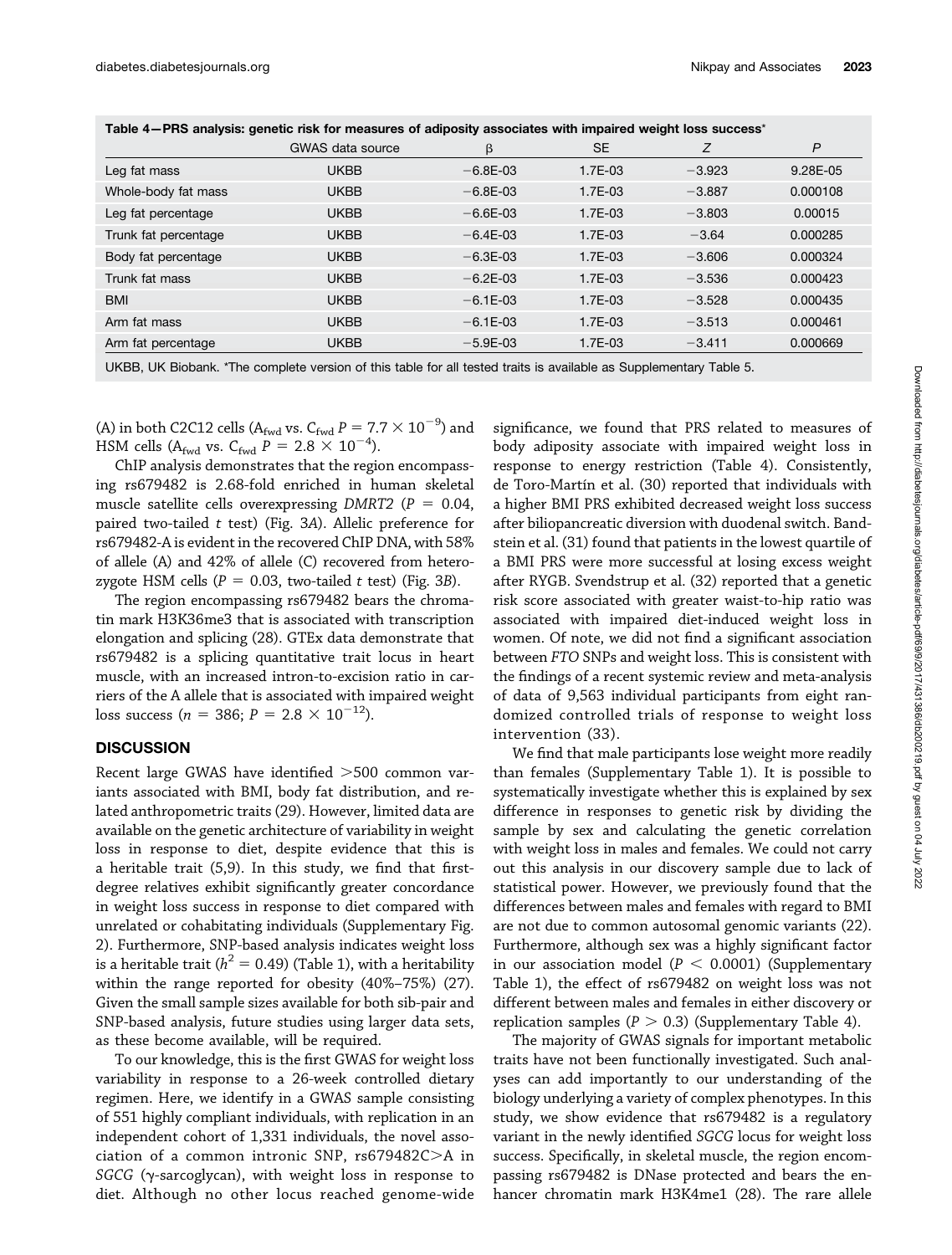

Figure 2-Transcriptional reporter assays. A: We examined each of the rs679482 alleles in the sequence in both orientations with respect to a minimal promoter in C2C12 cells and human skeletal muscle satellite cells. B: the sequence containing rs679482 demonstrated repressor activity relative to pGLP3p but with diminished repressor activity for the construct containing the alternative allele (A) in C2C12 cells (Afwd vs.  $C_{\text{fwd}}P = 4.9 \times 10^{-20}$ ) and HSM cells (A<sub>fwd</sub> vs.  $C_{\text{fwd}}P = 0.04$ ). C: Since rs679482 overlaps a DMRT2 binding site in skeletal muscle, we next overexpressed DMRT2 in each of the cell types and repeated luciferase assays. With the presence of DMRT2, the sequence containing this SNP demonstrated an approximately twofold increase in enhancer activity relative to pGLP3p but with greater enhancer activity for the construct containing the alternative allele (A) in C2C12 cells (A<sub>fwd</sub> vs. C<sub>fwd</sub> P = 7.7  $\times$  10<sup>-9</sup>) and HSM cells (A<sub>fwd</sub> vs. C<sub>fwd</sub> P = 2.8  $\times$  10<sup>-4</sup>). luc, luciferase.

rs679482-A strongly associates with impaired weight loss response in obese individuals. By allele-specific transcription factor binding analysis, we show preferential binding of DMRT2 to rs679482-A. Consistently, the rs679482-A risk allele exhibits higher transcriptional activity alone and in response to DMRT2 overexpression in human skeletal muscle and C2C12 cells.

SGCG encodes one of the sarcolemmal transmembrane glycoproteins that interact with dystrophin. The dystrophinglycoprotein complex spans the sarcolemma and thus provides a structural link between the subsarcolemmal cytoskeleton and the extracellular matrix of skeletal myocytes. SGCG participates in binding actin to the extracellular matrix of skeletal and cardiac muscle cells and is involved in contractility. Rare mutations and deletions in SGCG associate with early-onset autosomal recessive limb-girdle muscular dystrophy, type 2C (34,35).

As a component of the sarcoglycan complex, SGCG is important for muscle development and integrity. In a robust analysis of the insulin sensitivity transcriptome using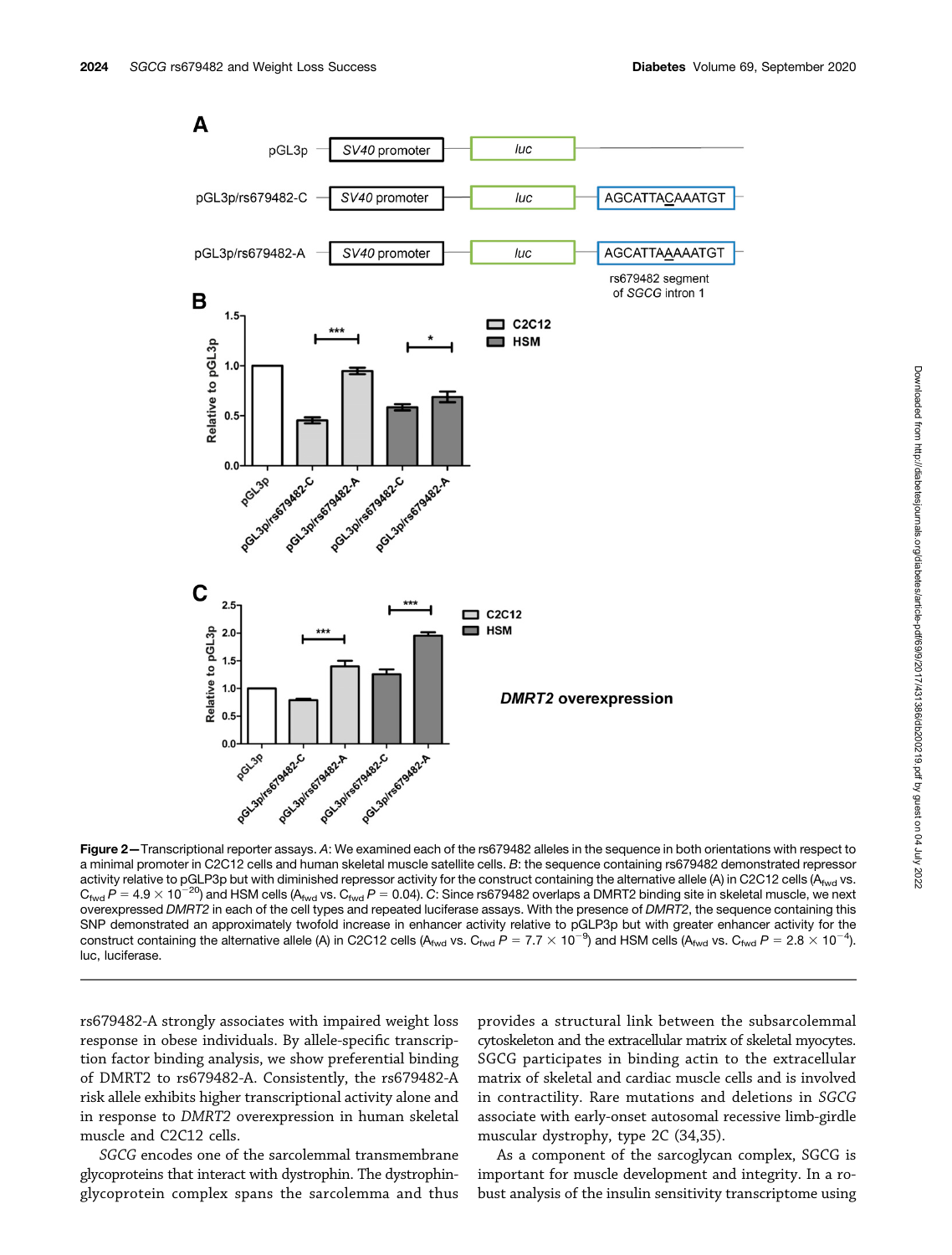

Figure 3—Allele-specific DMRT2 binding. rs679482 is located within a predicated DMRT2 binding site in skeletal muscle. A: ChIP demonstrates that the region encompassing rs679482 is 2.68-fold enriched in human skeletal muscle satellite cells overexpressing DMRT2 ( $P = 0.04$ , paired two-tailed t test). B: An allelic differential preference is evident among the recovered ChIP DNA, with 58% of allele (A) and 42% of allele (C) recovered from heterozygote HSM cells ( $P = 0.03$ , two-tailed t test).

1,012 skeletal muscle samples, Timmons et al. (36) identified SGCG as 1 of 16 core insulin sensitivity genes that responded to four independent exercise-training interventions. Increased SGCG expression in response to exercise associated with improved insulin sensitivity. This may reflect an increase in muscle mass that would also be expected to have positive effects on energy expenditure.

Publicly available GWAS data reveal that this SNP is primarily associated with metabolites and that the top associated trait for this SNP is BMI [\(Supplementary](https://doi.org/10.2337/figshare.12448796) [Table 6](https://doi.org/10.2337/figshare.12448796)). Fine mapping of a quantitative trait locus on chromosome 13 for submaximal exercise capacity

training response ( $VO<sub>2</sub>60$ ) in the HERITAGE (HEalth, RIsk factors, exercise Training And GEnetics) Family Study narrowed the target region to two candidate genes, MIPEP and SGCG (37). An unlinked SNP in SGCG, rs9552911, was associated with type 2 diabetes in a South Asian population (38). Furthermore, in a group of 1,972 Chinese individuals, comprising 966 patients with type 2 diabetes and 976 control subjects, the same SNP was associated with type 2 diabetes ( $P = 0.017$ ) and obesity (BMI  $\geq$ 28 vs. BMI  $\leq$ 28  $\text{kg/m}^2$ ) (P = 0.033) (39). However, rs9552911 could not be interrogated in the current study since it has an allele interrogated in the current study, since it has an allele frequency of  $<$  0.01 in Europeans compared with 0.23 in the Asian population.

Other loci linked to weight loss success include a 15q26.1 locus near ST8SIA2 and SLCO3A1 identified in a study of RYGB patients (6) and a copy number variant in the amylase gene cluster in a study of diet response (7). We have taken great care to remove from study individuals who did not adhere to the intervention or harbored medical conditions contributing to apparent diet resistance. This is an imperfect endeavor, and we acknowledge that compliance remains a partial confounder in human investigations such as this.

In summary, we demonstrate that weight loss success is a heritable trait with a heritability estimate similar to that of obesity. We identify a novel signal rs679482 at the SGCG locus that reaches genome-wide significance for weight loss success and provide evidence of a potential molecular mechanism by which this variant leads to impaired diet response.

**Funding.** This work was funded by a Foundation Grant from Canadian Institutes of Health Research (FDN-154308 to R.M.).

Duality of Interest. No potential conflicts of interest relevant to this article were reported.

Author Contributions. R.M. contributed to study design and funding and subject recruitment and database. P.L., S.S., K.L.W., K.B., and C.P. contributed to laboratory analyses. M.N. and S.G. contributed to statistical analyses. M.N. and R.M. contributed to manuscript preparation. S.S., M.-E.H., and R.D. contributed to manuscript review and editing. R.M. is the guarantor of this work and, as such, had full access to all the data in the study and takes responsibility for the integrity of the data and the accuracy of the data analysis.

## **References**

1. Upadhyay J, Farr O, Perakakis N, Ghaly W, Mantzoros C. Obesity as a disease. Med Clin North Am 2018;102:13–33

2. MacLean PS, Rothman AJ, Nicastro HL, et al. The Accumulating Data to Optimally Predict Obesity Treatment (ADOPT) Core Measures Project: rationale and approach. Obesity (Silver Spring) 2018;26(Suppl. 2):S6–S15

3. Reinehr T, Widhalm K, l'Allemand D, Wiegand S, Wabitsch M, Holl RW; APV-Wiss STudy Group and German Competence Net Obesity. Two-year follow-up in 21,784 overweight children and adolescents with lifestyle intervention. Obesity (Silver Spring) 2009;17:1196–1199

4. Bray MS, Loos RJ, McCaffery JM, et al.; Conference Working Group. NIH working group report-using genomic information to guide weight management: from universal to precision treatment. Obesity (Silver Spring) 2016;24:14–22

5. Bouchard C, Tremblay A, Després JP, et al. The response to exercise with constant energy intake in identical twins. Obes Res 1994;2:400–410